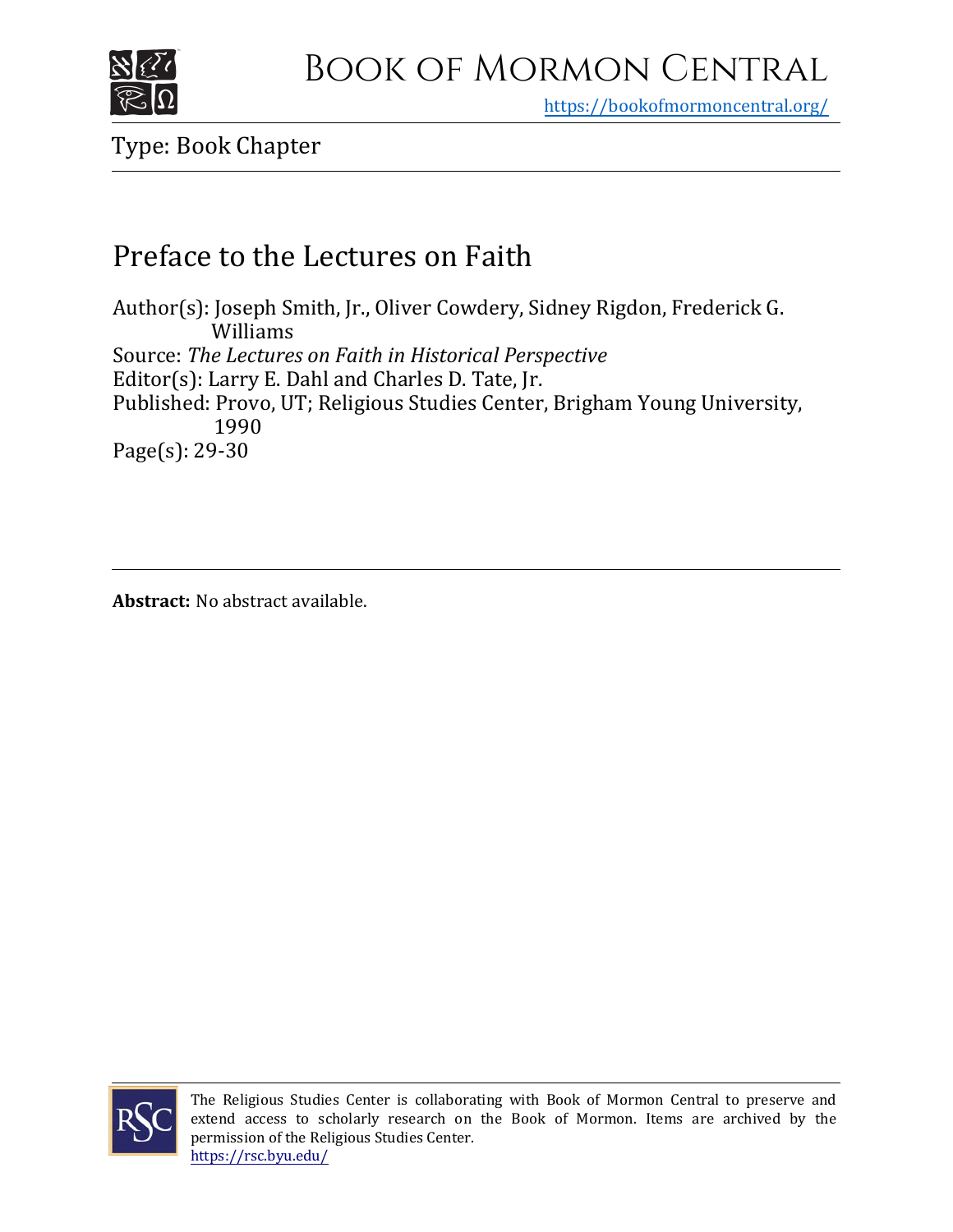## Preface

To the members of The Church of Jesus Christ of Latter-day Saints:\*

We deem it to be unnecessary to entertain you with a lengthy preface to the following volume, but merely to say that it contains, in short, the leading items of the religion which we have professed to believe.

The first part of the book will be found to contain a series of lectures as delivered before a theological class in this place, and in consequence of their embracing the important doctrine of salvation, we have arranged them into the following work.

The second part" contains items or principles for the regulation of the church as taken from the revelations which have been given since its organization, as well as from former ones.

There may be an aversion in the minds of some against receiving anything purporting to be articles of religious faith, since there are so many now extant; but if men believe a system and profess that it was given by inspiration, certainly the more intelligibly they can present it, the better. It does not make a principle untrue to *print* it, neither does it make it true not to print it.

Viewing this subject to be of importance, the Church, through its servants and delegates, the High Council, appointed your servants to select and compile this work. Several reasons

The 1835 edition says, "To the members of the church of the Latter Day Saints," one of the names it was known by at that time. The current name was revealed to the Prophet Joseph Smith on 26 April 1838 (see D&C 115:4). We have deleted the 1835 "Dear Brethren" reference to the School of the Elders.

From 1835 to 1921, the Lectures on Faith were the "first part" or "Doctrine" of almost all of the editions of the Doctrine and Covenants. The "second part" referred to here is the "Covenants and Commandments" in the 1835 edition of the Doctrine and Covenants. Since 1921, only the "second part" has remained as the Doctrine and Covenants (see Dahl's "Authorship and History" herein).